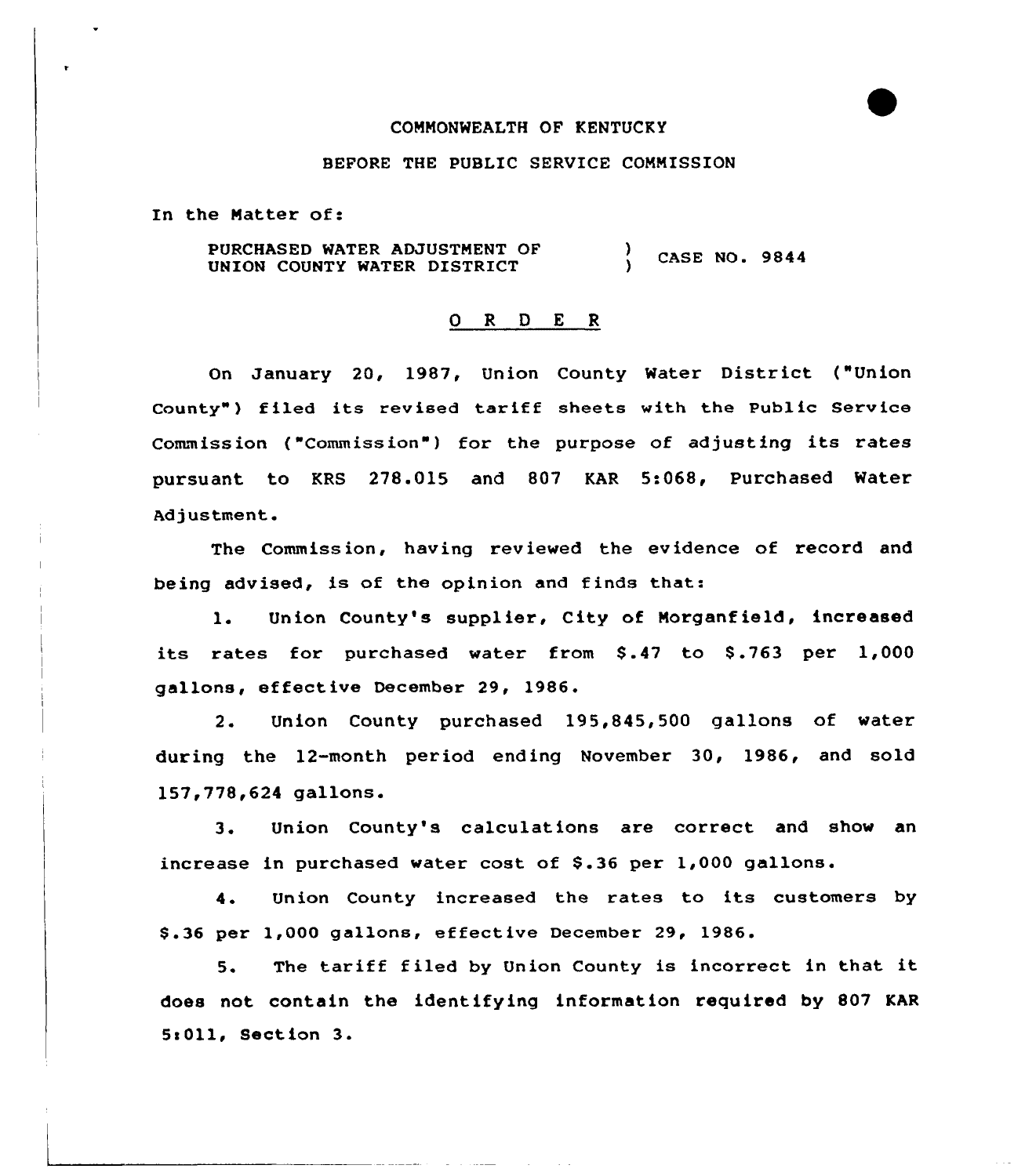IT IS THEREFORE ORDERED that:

 $\mathbf{1}$ . The rates as adjusted by Union County and shown in Appendix A be and they are hereby approved for services rendered on and after December 29, 1986.

 $2.$ Within 30 days of the date of this Order, Union County shall file its revised tariff sheets in accordance with 807 KAR 5:011, Section 3, Form and Size of Tariffs.

Within 30 days of the date of this Order, Union County  $3$ shall file proof that notice has been given to its customers as regired by KRS 278.015.

Done at Frankfort, Kentucky, this 24th day of February, 1987.

PUBLIC SERVICE COMMISSION

l.D. Heman Chairman

ATTEST:

Executive Director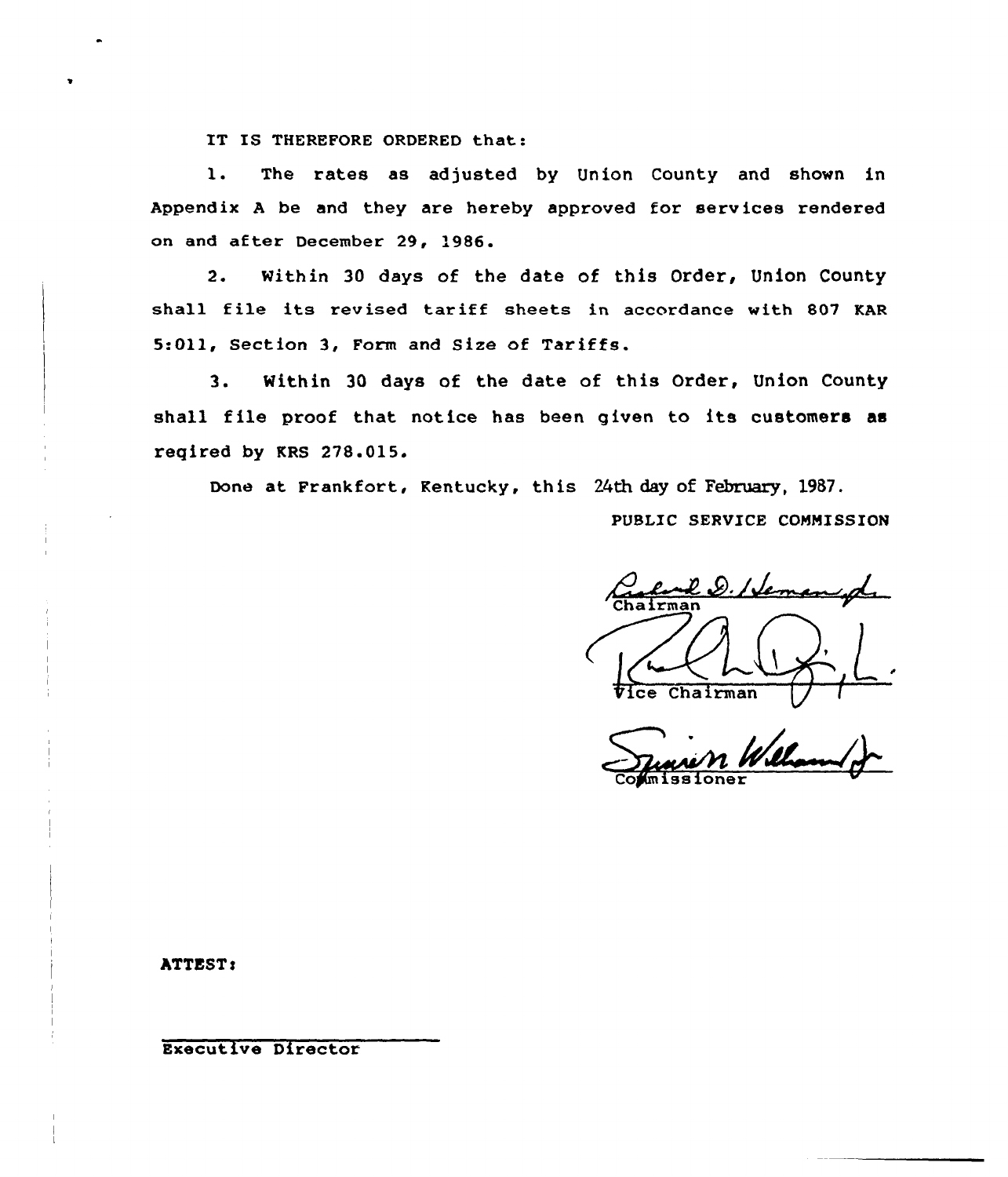#### APPENDIX A

## APPENDIX TO AN ORDER OF THE KENTUCKY PUBLIC SERVICE COMMISSION IN CASE NO. 9844 DATED 2/24/87

The following rates and charges are prescribed for the customers in the area served by Union County Water District. All other rates and charges not spec ifically mentioned herein shall remain the same as those in effect under authority of this Commission prior to the effective date of this Order.

## Monthly Rates Per Neter Size

# $5/8$  Meter

| First       | 2,000         | gallons |
|-------------|---------------|---------|
| Next        | 3,000         | qallons |
| Next        | 5,000         | gallons |
| Next        | <b>15,000</b> | gallons |
| Next        | <b>25,000</b> | gallons |
| Next        | 50,000        | gallons |
| Next        | 100,000       | qallons |
| Next        | 100,000       | gallons |
| <b>Over</b> | 300,000       | gallons |
|             |               |         |

## 3/4" Neter

| Pirst       | 5,000         | gallons |
|-------------|---------------|---------|
| Next        | 5,000         | gallons |
| Next        | <b>15,000</b> | gallons |
| Next        | <b>25,000</b> | gallons |
| Next        | 50,000        | gallons |
| Next        | 100,000       | gallons |
| Next        | 100,000       | gallons |
| <b>Over</b> | 300,000       | gallons |

#### 1 Neter

| First |         | 10,000 gallons        |
|-------|---------|-----------------------|
| Next  |         | $15,000$ gallons      |
| Next  |         | <b>25,000 gallons</b> |
| Noxt  |         | <b>50,000 gallons</b> |
| Next  | 100,000 | gallons               |
| Next  | 100,000 | gallons               |
| Over  | 300,000 | gallons               |

|          | \$7.32 Minimum Bill |                        |
|----------|---------------------|------------------------|
|          |                     | 3.66 per 1,000 gallons |
|          |                     | 3.36 per 1,000 gallons |
|          |                     | 3.11 per 1,000 gallons |
| 2.81 per |                     | $1,000$ gallons        |
| 2.46 per |                     | $1,000$ gallons        |
| 2.21 per |                     | $1,000$ gallons        |
| 1.91 per |                     | $1,000$ gallons        |
|          |                     | 1.56 per 1,000 gallons |

|  | \$18.30 Minimum Bill<br>$3.36$ per $1,000$ gallons<br>3.11 per 1,000 gallons<br>2.81 per 1,000 gallons<br>2.46 per 1,000 gallons<br>2.21 per 1,000 gallons<br>1.91 per 1,000 gallons<br>$1.56$ per $1,000$ gallons |
|--|--------------------------------------------------------------------------------------------------------------------------------------------------------------------------------------------------------------------|

| <b>\$35.10 Minimum Bill</b> |  |                            |
|-----------------------------|--|----------------------------|
|                             |  | 3.11 per 1,000 gallons     |
|                             |  | 2.81 per 1,000 gallons     |
|                             |  | 2.46 per 1,000 gallons     |
|                             |  | 2.21 per 1,000 gallons     |
|                             |  | 1.91 per 1,000 gallons     |
|                             |  | $1.56$ per $1,000$ gallons |
|                             |  |                            |